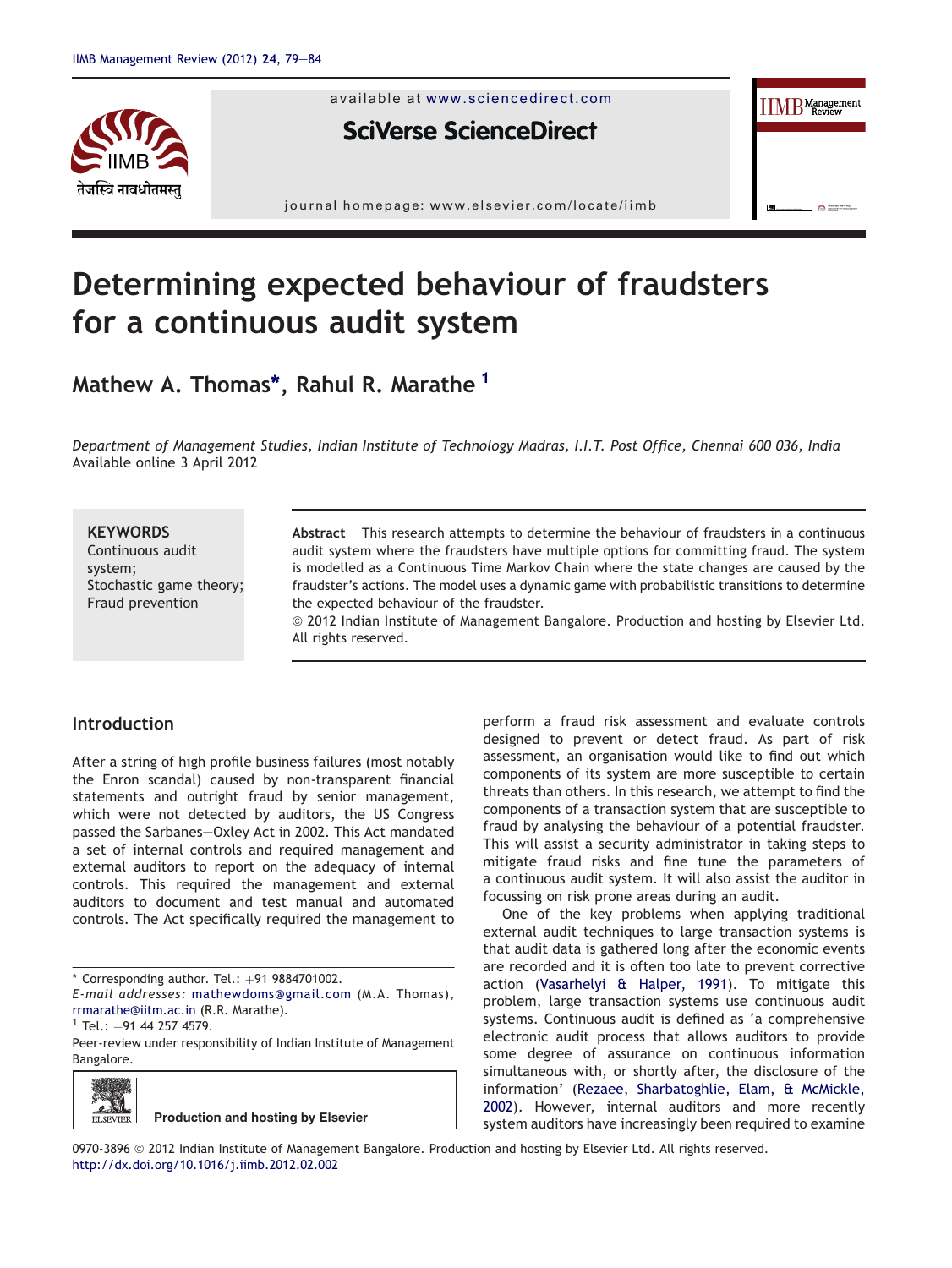organisational data more frequently in order to detect errors and/or malicious activity. This also implies analysing the controls in these systems. In an online transaction system, even when a detailed audit trail exists, examining the data after the fact does not prevent losses from occurring. This necessitates the evaluation of controls and data in real time [\(Vasarhelyi & Halper, 1991](#page-5-0)) or as close to real time as possible. In a continuous audit system the data stream is monitored and analysed at relatively short intervals (hourly, daily, etc.) using a set of auditor-defined rules [\(Vasarhelyi & Halper, 1991](#page-5-0)). When the system detects an exception to these rules, it triggers an alarm notifying the auditor about the occurrence of the exception.

In this paper we examine how the stochastic game theory can be used to model the behaviour of a malicious person or a potential fraudster. The output of the model will be used to determine the time taken by a potential fraudster to complete a fraudulent action. We assume that the fraudster is rational and will factor in the consequences of his actions before committing fraud.

#### Literature review

Previous studies in the area of audit timing ([Boritz & Broca,](#page-5-0) [1986](#page-5-0); [Hughes, 1977](#page-5-0); [Morey & Dittman, 1986;](#page-5-0) [Rossi, Tarim,](#page-5-0) [Hnich, Prestwich, & Karacaer, 2010](#page-5-0); [Wilson & Ranson,](#page-5-0) [1971](#page-5-0)) have been concerned with fixing the time interval for internal audits. All these papers assume that in the absence of audit, errors in the accounting system will occur and that the number of such errors will accumulate with time until the audit detects and corrects them. The errors are modelled as increasing linearly with time ([Hughes,](#page-5-0) [1977](#page-5-0); [Wilson & Ranson, 1971](#page-5-0)) or based on the auditor's subjective judgment [\(Boritz & Broca, 1986\)](#page-5-0) or occurring randomly [\(Morey & Dittman, 1986](#page-5-0)). Some researchers [\(Dodin & Elimam, 1997;](#page-5-0) [Dodin, Elimam, & Rolland, 1998](#page-5-0)) do not consider errors at all. In cases where the researchers do not consider errors, the authors assume that the auditors have to complete certain audits within a certain time, subject to certain constraints, irrespective of whether the transaction system has errors or not. In the previous research it is generally assumed that the errors are nonmalicious in nature. In this paper, we focus only on malicious threats. (In a later work, we develop a model that combines both malicious and non-malicious threats.)

The use of game theory to model information security issues is fairly recent. [Hamilton, Miller, and Saydjari \(2002\)](#page-5-0) pointed out that it is possible to formulate attack and defence scenarios as a game of moves and counter moves. Game theory already has algorithms to predict the likelihood of an action being selected in such scenarios. [Alpcan](#page-5-0) [and Ba](#page-5-0)şar (2003) pointed out that game theory provides a rich set of tools for modelling and analysing information security issues. These game theoretic tools can also be used to develop practical and cost effective solutions that can be implemented in the real world. [Alpcan and Ba](#page-5-0)ş[ar \(2003\)](#page-5-0) modelled an Intrusion Detection System (IDS) as a network of sensors. They modelled the behaviour of an attacker and the IDS as a two-person, nonzero-sum, non-cooperative game and developed a formal decision and control framework for a platform-independent IDS.

[Lye and Wing \(2005\)](#page-5-0) constructed a two-player stochastic game to represent the interaction between a system administrator and an attacker. They computed the Nash equilibria or best response strategies for the attacker and the administrator. Working with the two-player game model, they pointed out that a team of attackers or team of administrators can be modelled as a single omnipresent attacker or defender. Thus, a two-player game is sufficient for the modelling problems of information security.

[Liu, Zang, and Yu \(2005\)](#page-5-0) used a game-theoretic approach to inferring attacker intent, objectives, and strategies (AIOS) and captured the inherent interdependence between AIOS and defender objectives. The authors were primarily interested in examining the characteristics of attackers rather than the attacks and the attacker's intent was modelled using game theoretic models. They make the case that the attacker's intent can be inferred from the nature of the attack and this in turn influences the nature of the defence strategy to be adopted.

[Sallhammar and Knapskog \(2004\)](#page-5-0) built upon the work of [Alpcan and Ba](#page-5-0)ş[ar \(2003\)](#page-5-0), [Liu et al. \(2005\)](#page-5-0), [Lye and Wing](#page-5-0) [\(2005\)](#page-5-0) and modelled an intrusion as a series of state changes from an initially secure state to a compromised state. They were primarily interested in devising a metric for an information system's 'trustworthiness' in terms of its dependability in resisting intrusions. In a later paper, [Sallhammar, Knapskog, and Helvik \(2005\)](#page-5-0) expanded their model to include attacker intent, objectives, and strategies. In this paper, we use the approach of [Sallhammar and](#page-5-0) [Knapskog \(2004\)](#page-5-0) and demonstrate how their model can be used to determine the timing of audit in a continuous audit system. Prior research [\(Cavusoglu, Mishra, & Raghunathan,](#page-5-0) [2005](#page-5-0); [Cavusoglu, Raghunathan, & Yue, 2008\)](#page-5-0) has demonstrated that firms incur lower costs when they use the game theory as opposed to the decision theory. According to them, the firm's payoff is maximised when the firm credibly commits and communicates its strategy to the attacker. Even if the communication of strategy is not credible, the firm enjoys a higher payoff if the firm and attacker play a sequential game. Their research focused on the overall economics of investment in information security.

In this paper we are explicitly concerned with the behaviour of malicious agents or fraudsters who attempt to circumvent the controls in a financial system in order to perpetuate a fraud.

#### Fraudster's expected behaviour

The integrity of a transaction system is modelled as a continuous time Markov chain (CTMC), where the first state is the initial secure state. An attempt at fraud causes an intentional state change from one state to another. Each state, except the first, represents a situation where the integrity of the information system is breached. However, this model ignores the effects of unintentional errors.

Systems, in general, have weaknesses and a potential fraudster can take recourse to several courses of action to exploit them. In order to commit a successful fraud, a fraudster has to perform several atomic actions and in order for the fraud to succeed, all atomic actions must be successfully completed. The fraudster also has the option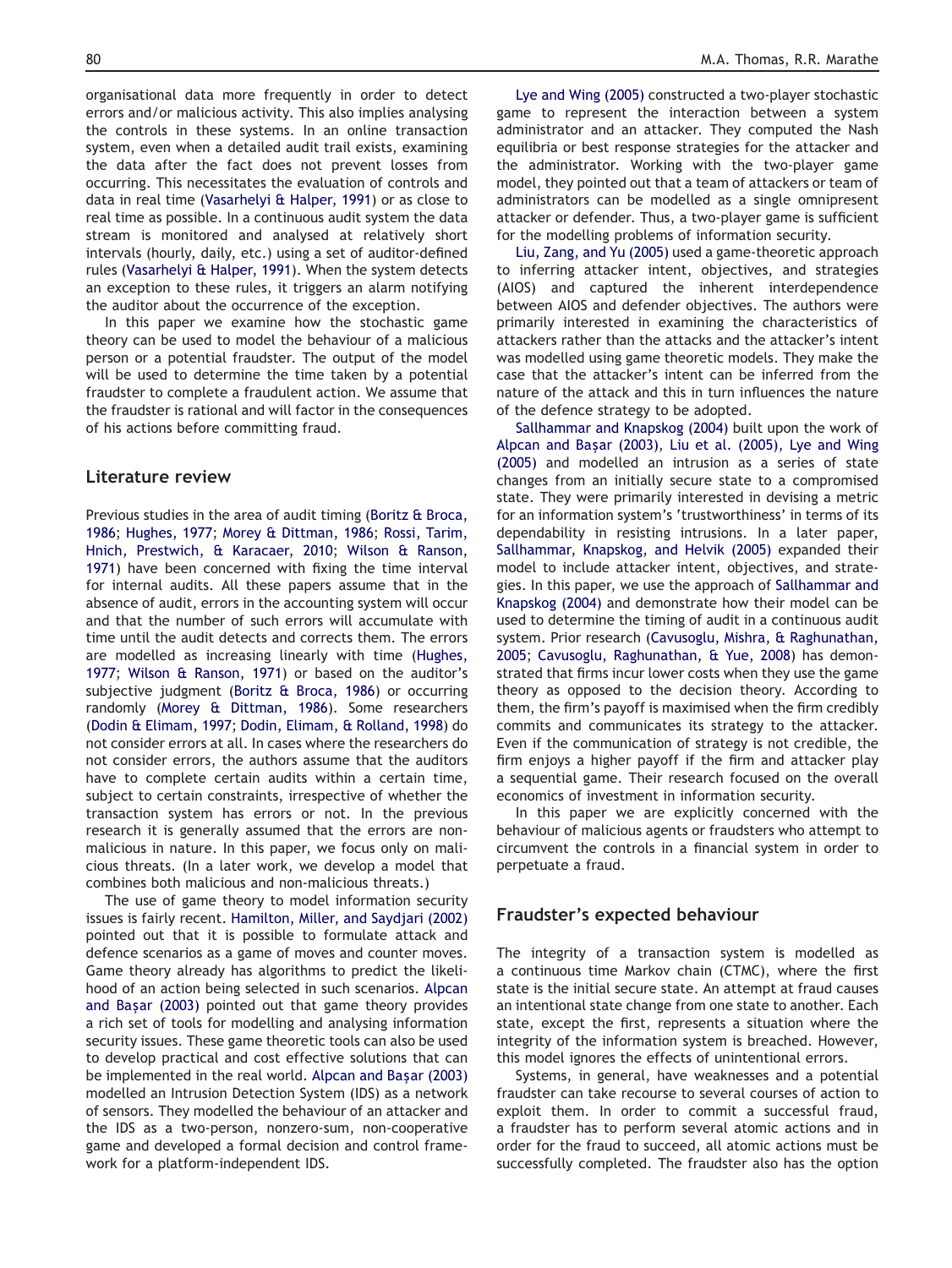of either not initiating the fraud or not continuing with it after initiating it. Also, at each possible stage, a fraudster may have multiple actions available to her to compromise the system. For example, a person who intends to defraud a payroll system may create a fake attendance record, or fake an unauthorised perk or bonus. In either case, the fraudster could end up earning more than what she would be entitled to.

In each state s:s = 1,...,z, a fraudster can take  $m_s$ actions, which can broadly be categorised as follows:

- 1. Continue the fraud by choosing an action  $f_i^s$ , where  $i = 1,..., m_s - 1$ . In case the action is unsuccessful,<br>there is no reward and if the action is successful, she there is no reward and if the action is successful, she obtains a reward. There is also a possibility that the fraud is detected at this stage, in which case she has to pay a penalty (cost).
- 2. Cease and desist from the fraud action,  $f_{m_S}^s$ . In this case, the fraudster has to bear a cost depending on how far the fraud has progressed.

The probability that the fraudster will choose action  $i$  in state s is denoted by  $p_{\text{fraud}}(f_i^s)$ . Hence, for each state s in<br>the state transition model, the fraudster's expected choice the state transition model, the fraudster's expected choice of action can be represented by a stochastic vector,

$$
\overrightarrow{p}_{\text{fraud}}(f^s) = \left(p_{\text{fraud}}(f_1^s), ..., p_{\text{fraud}}\left(f_{m_s}^s\right)\right)
$$

where  $\sum_{i=1,...m_S} p_{\text{fraud}}(f_i^s) = 1$ <br>The complete set of such

The complete set of such stochastic vectors is given by

$$
P_{\text{fraud}} = \left\{ \overrightarrow{p}_{\text{fraud}}(f^s) | s = 1, ..., z \right\} \tag{1}
$$

To continue the fraud from state s, the fraudster must also succeed in the action chosen by her  $[p_{\text{success}}(f_i^s)]$ . In order to find the stationary probability distribution we order to find the stationary probability distribution, we consider the embedded discrete time Markov chain (DTMC) within the CTMC. An embedded DTMC is obtained by looking at only the transition instances. In this case, since the fraudster's reward and cost come only from the transition, we can ignore the time spent in any given state and only consider the probabilities of making a transition from one state to another. This embedded DTMC must be specified in terms of transition probabilities rather than transition rates. Thus, the probability that the fraudster causes a transition from state s (at time  $_k$ ) to state t (at time  $_{k+1}$ ) is given by:

$$
P(X_{k+1} = t | X_k = s) = p_{\text{fraud}}(f_i^s) \cdot p_{\text{success}}(f_i^s)
$$
 (2)

If the fraudster's chosen action fails or she chooses  $f_{m_S}^s$ the state of the system is unchanged. To model the state transition model the following information is necessary:

- 1. Enumerate all the possible choices that a potential fraudster has at each state.
- 2. Estimate the success probabilities to those choices. These could be based on subjective assessments.
- 3. Compute the probabilities of the actions. This paper deals with the manner of computing these probabilities.

This state of affairs can be represented as a dynamic game with probabilistic transitions. The audit system and the fraudster can be modelled as playing the game in stages. The players select actions and receive payoffs that depend on the current state and the chosen action. This results in a new state whose distribution depends on the previous state and the actions chosen by them. The game then moves to a new state and the play is repeated at the new state. Thus, there are z states or game elements  $\Gamma$ <sub>s</sub>:  $s = 1,...,z$ . Thus, the complete stochastic game model can be defined as:

| <b>Players</b>            | : $N = \{$ fraudster, audit system $\}$                                 |
|---------------------------|-------------------------------------------------------------------------|
| Game elements             | : $\Gamma_s$ : $s = 1, , z$                                             |
| <b>Fraudsters actions</b> | : $F_s = \{f_1^s, , f_{m_s}^s\}$                                        |
|                           | Actions of the audit system : $As = \{d^s, \phi^s\} = \{detect, miss\}$ |
|                           |                                                                         |

For each possible combination of actions  $F_s$  and  $A_s$ , there is a payoff,  $\gamma_{f,\phi}^s = p_{\text{success}}(f_i^s)(\gamma(f_i^s, \phi^s) + \gamma(F_t))$ . This implies that in state  $s$ , if the fraudster succeeds with his ith strategy he get a payoff of  $\gamma(f_3^s, \phi^s)$  and the expected payoff<br>from playing the next game  $\gamma(\Gamma)$ . These payoffs  $\gamma(f_3, \phi^s)$ from playing the next game  $\gamma(\Gamma_t)$ . These payoffs  $[\gamma(f_i^s, \phi^s)]$ <br> $\gamma(\Gamma_t)$  are contingent upon success of the action. Thus  $\gamma(T_t)$  are contingent upon success of the action. Thus, the payoffs are multiplied by the probability of success  $[p_{\text{success}}(f_j^s)]$ . In case the fraudster chooses action *i* but is detected by the audit system the payoff is  $\gamma^s = \gamma(f^s, d^s)$ detected by the audit system the payoff is  $\gamma_{fd}^s = \gamma(f_i^s, d^s)$ .<br>The game ends when the fraud is detected or if the

The game ends when the fraud is detected or if the fraudster opts not to continue. The fraudster assumes that the audit system is a rational player who seeks to minimise the fraudster's expected payoff. This enables the Nash Equilibrium of the complete stochastic game to be calculated and results in a set of minimax solution vectors. These solution vectors represent a complete attack strategy, which maximises the expected payoff of the fraudster and ensures that she has no ex-post regrets.

#### Nash Equilibrium of a stochastic game

A two player zero sum stochastic game [\(Owen, 1995;](#page-5-0) page 96) is a set of z game elements or states  $\Gamma_s$ :  $s = 1, \ldots, z$ . Each game element is represented by a  $m_k \times n_k$  matrix (where the fraudster has  $m_k$  actions and the system has  $n_k$ actions), whose entries are of the form

$$
\mu_{ij}^k = u_{ij}^k + \sum_{l=i,\dots,z} q_{ij}^{kl} \Gamma_l
$$
\nwith  $q_{ij}^{kl} \ge 0$  and  $\sum_{l=i,\dots,z} q_{ij}^{kl} < 1$ .

This implies that in state  $k$ , if player I chooses his ith pure strategy and player II chooses his jth pure strategy, player I will receive a payoff of  $u_{ij}^k$  plus a possibility of future payoff,  $q_{ij}^{kl}$ , from playing the *l*th game. The condition  $\sum\limits_{l = 1, \ldots, \mathsf{z}} q_{ij}^{kl} < 1$  ensures that probability of infinite play is zero

and that all expected payoffs are finite.

A strategy set for player I is the set  $x^{kt}$  of  $m_k$  vectors for  $k = 1,...,z$  of  $m_k$  vectors satisfying

$$
\sum_{i=1,\ldots,m_k} x_i^{kt} = 1, x_i^{kt} \geq 0.
$$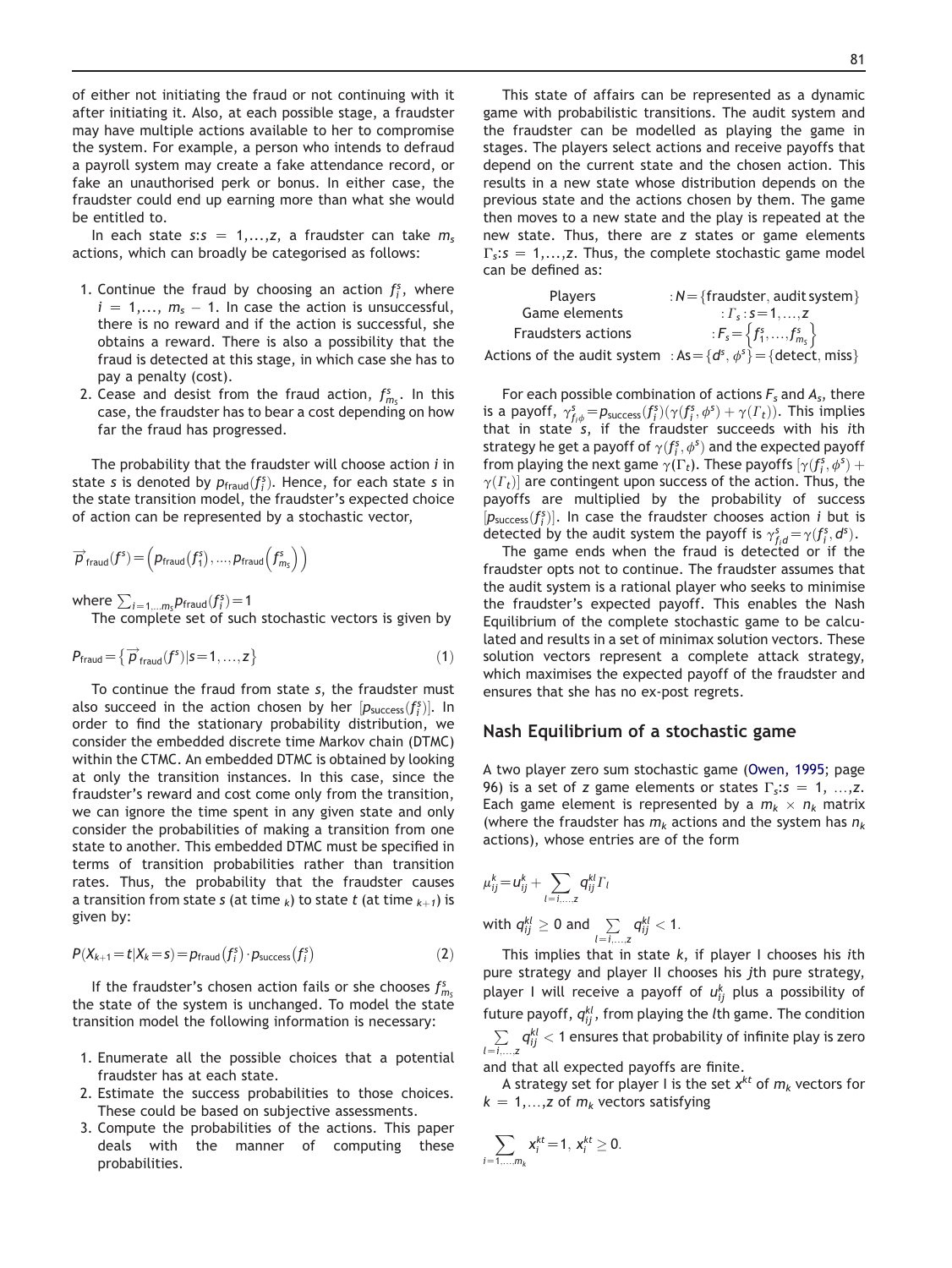Here  $x_i^{kt}$  is the probability that player I will choose action i, assuming that she is playing the game element  $\Gamma_k$  at the tth stage of the game. Strategy for player II is a similar set of  $n_k$  vectors  $v^{kt}$ .

Given a pair of strategies, an expected payoff can be calculated for any  $k = 1,...,z$  on the assumption that the first stage of the game is  $\Gamma_k$ . Thus, the expected payoff for a pair of strategies is a z-vector (since there are z states, and for each state we have a probability vector). The lowest expected payoffs are the optimal strategies and the value of the game is the expected value of the game if the players play their optimal strategies. This expected value is a z-vector,  $v = (v_1, v_2,...,v_z)$ . In order for the value vector to exist, the game element  $\Gamma_l$  must be replaced by the value component  $v_l$ . A sequence of vectors which converges to the desired vector can be constructed as follows.

$$
v^0\!=\!(0,0,...,0),
$$

$$
x_{ij}^{kr} = \gamma_{ij} + \sum q_{ij}^{kl} v_i^r, \quad r = 1, 2...
$$
  

$$
v_i^{r+1} = \text{value}\left(x_{ij}^{kr}\right).
$$

The sequence of vectors will converge and the limit of the converged value vector is the optimal stationary strategy [\(Owen, 1995](#page-5-0); pages 97-99) for the stochastic game. This vector provides us with a means to compute the probable behaviour of a fraudster at each state of the game.

### Illustration

Consider a financial system that processes payroll, receivables and inventory. The notation used is the following,

$$
X_{s} = \{(x, y, z) | x, y, z \in \{0, 1\}\},\tag{3}
$$

where for example,  $(1,0,1)$  means that payroll  $(x)$  and inventory (z) are compromised but the receivables (y) are not. The fraudster's payoff for compromising the inventory system is assumed to be 30, for compromising the receivables, 20 and payroll, 10. These payoffs also determine the priorities of the fraudster, and once he has compromised any one system, he will target a system with a higher payoff.

The game's action set can be defined as follows:

$$
F_{(0,0,0)} = \{f_1, f_2, f_3, f_4\},\tag{4}
$$

$$
F_{(1,0,0)} = \{f_2, f_3, f_4\},\tag{5}
$$

$$
F_{(0,1,0)} = F_{(1,1,0)} = \{f_3, f_4\},\tag{6}
$$

$$
A_{(0,0,0)} = A_{(1,0,0)} = A_{(0,1,0)} = A_{(1,1,0)} = \{a_1, a_2\},
$$
\n(7)

Where, the actions  $f_1$ ,  $f_2$ ,  $f_3$  and  $f_4$  represent 'defraud payroll', 'defraud receivables', 'defraud inventory' and 'do nothing' respectively, and the actions,  $a_1$ ,  $a_2$  represent 'detect' and 'miss' respectively for the audit system. The transition probabilities (shown in [Table 1](#page-4-0)) are chosen arbitrarily and have no particular significance. The only assumption here is that the payroll system is the easiest to

defraud, and the inventory system is the hardest. The payoffs are intended to reflect this assumption. Violating this particular assumption does not in any way invalidate the model. In the next section, we show the effects of varying the transition probabilities.

The game elements are as

$$
I_{(0,0,0)} = \begin{pmatrix} -10 & 0.6 \cdot (10 + I_{(1,0,0)}) \\ -20 & 0.4 \cdot (20 + I_{(0,1,0)}) \\ -30 & 0.1 \cdot 30 \\ 0 & -5 \\ -20 & 0.5 \cdot (20 + I_{(1,1,0)}) \\ -30 & 0.2 \cdot 30 \\ 0 & -10 \end{pmatrix},
$$
 (8)

$$
\Gamma_{(0,1,0)} = \begin{pmatrix} -30 & 0.3 \cdot 30 \\ 0 & -10 \end{pmatrix}, \ \Gamma_{(1,1,0)} = \begin{pmatrix} -30 & 0.4 \cdot 30 \\ 0 & -15 \end{pmatrix} \tag{9}
$$

$$
\overrightarrow{P}_{\text{frau}}(f^{(1,1,0)}) = (0.26, 0.74)
$$
\n(10)

$$
\overrightarrow{P}_{\text{frau}}(f^{(0,1,0)}) = (0.20, 0.80) \tag{11}
$$

$$
\overrightarrow{p}_{\text{fraud}}(f^{(1,0,0)}) = (0.28, 0, 0.72) \tag{12}
$$

$$
\overrightarrow{p}_{\text{fraud}}(f^{(0,0,0)}) = (0.29, 0, 0, 0.71) \tag{13}
$$

The vector  $\vec{p}_{\text{frag}}(f^{(1,1,0)}) = (0.26, 0.74)$ , implies that if the fraudster has compromised the payroll and inventory systems  $(f^{(1,1,0)})$ , he will attempt to compromise the inventory system with a probability of 0.26 and cease to commit the fraud with a probability of 0.74. Plugging the resulting value of the game into equation (8) above, we work backwards and arrive at the probability that the fraudster will initiate the fraud on an uncompromised system  $\vec{p}$ <sub>fraud</sub>( $f^{(0,0,0)}$ ). The results show that a rational fraudster will defraud the payroll system with a probability fraudster will defraud the payroll system with a probability of 0.29.

#### Sensitivity analysis

In order to examine the behavioural validity ([Bossel, 1994\)](#page-5-0) of the model, we vary the transition probabilities from 10% to 90% and examine the result [\(Fig. 1](#page-4-0)). The transition probabilities represent the probability of succeeding in the fraud attempt at each stage.

As can be seen from the figure, transition probabilities (which serve as a proxy to indicate the strength of the internal control system) increase from 10% to 100%, but the probability of committing fraud decreases from about 33% to 8%. The lower the state transition probabilities, the better the internal control system and vice-versa. The above result implies that the weaker the internal control system, the lower will be the probability of committing fraud. This rather counterintuitive result is due to the adoption of minmax strategy. As the transition probabilities increase, the fraudster maximises her worst-case payoff by reducing the probability of committing fraud. However, by examining the changes in the payoff matrix, we come to more interesting results as shown in the following paragraphs.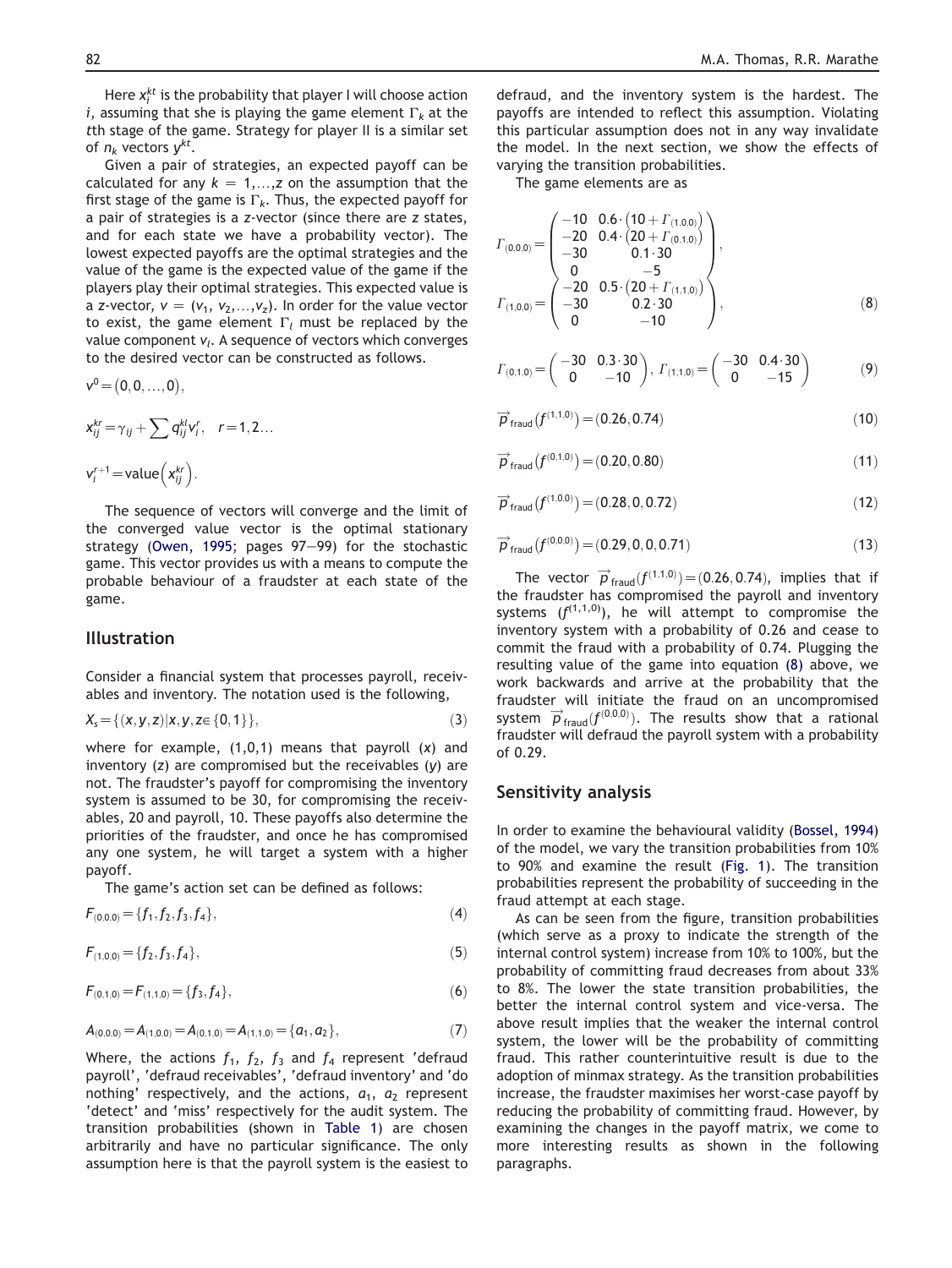<span id="page-4-0"></span>

| Table 1 | Transition probabilities.       |                                 |                                 |                 |                   |         |         |  |
|---------|---------------------------------|---------------------------------|---------------------------------|-----------------|-------------------|---------|---------|--|
|         | (1,0,0)                         | (0,1,0)                         | (0,0,1)                         | (1,1,0)         | (1,0,1)           | (0,1,1) | (1,1,1) |  |
| (0,0,0) | 0.6                             | 0.4                             | 0.1                             |                 |                   |         |         |  |
| (1,0,0) | $\hspace{0.1mm}-\hspace{0.1mm}$ |                                 | $\hspace{0.1mm}-\hspace{0.1mm}$ | 0.5             | 0.2               |         |         |  |
| (0,1,0) |                                 |                                 |                                 |                 |                   | 0.3     |         |  |
| (1,1,0) | $\hspace{0.1mm}-\hspace{0.1mm}$ | $\hspace{0.1mm}-\hspace{0.1mm}$ | $\qquad \qquad$                 | $\qquad \qquad$ | $\hspace{0.05cm}$ |         | 0.4     |  |



Figure 1 Probability of committing fraud.

We carried out another simulation to check whether the payoffs chosen have influenced the results. In each case, the inequality ('payoff of inventory'  $>$  'payoff of receivables'  $>$  'payoff of payroll') was maintained since that is a basic feature of the model. Altering the inequality will only alter the order in which the systems are compromised and will have no effect on the mathematical model. When the payoffs were scaled uniformly there was no significant change in the final result. We then changed the payoffs arbitrarily while maintaining the inequality between the payoffs. In such a case the final result (probability of committing fraud) changed by about  $+$  or  $-$  3%.<br>That is, the final probability of committing fraud varied That is, the final probability of committing fraud varied from 67% to 72%.

There are three significant results that emerge from the sensitivity analysis. Firstly, the stochastic model dominates the game mode. In mathematical terms, it implies that the transition matrix determines the probability of committing fraud. Secondly the structure of the payoff matrix determines the priorities of the fraudster. Thirdly, the model is fairly robust and consistent across a range of payoff values. In other words, more than the payoffs it the ease with which a fraudster can commit fraud that determines whether fraud occurs or not. This has implications for security administrators and auditors. The transition matrix represents the internal control system and the payoff matrix, the incentive for committing fraud. The research indicates that the weakness in the internal control system is more likely to induce a fraud rather than the potential reward from committing fraud. Generally the tendency of an organisation is to place tight controls on high value transactions and be relatively lax with low value transactions. This research suggests that this might not be the correct approach as fraudsters are influenced more by ease of carrying out the fraud rather than the potential monetary reward from fraud.

### **Conclusion**

To the best of our knowledge this paper represents one of the first attempts at using probability vectors to model state transitions resulting from fraud. The probability vectors allow the modelling of multiple actions by the fraudster and intentional state changes caused by fraud are computed by employing these probability vectors. This allows us to compute the expected behaviour of a fraudster in a transaction system and can be used to decide the timing and frequency of a continuous audit system that maximises the probability of detecting the fraud.

There are three key limitations of this model. Firstly, the game model uses a zero-sum game. The benefit of this approach is that a fraudster is required to know only the payoffs to herself and need not know the payoff to the audit system. The payoff to the audit system is simply the inverse of the payoff to the fraudster. This simplifies the evaluation of the model considerably. In reality, the game between the audit system and a putative fraudster is unlikely to be a zero-sum game. Secondly, we assume that the payoffs are known and certain. This assumption may not always be true. While it is relatively easy for a fraudster to estimate the potential reward for committing fraud, she may not be in a position to estimate the cost of being detected. Similarly, for an audit system the cost of fraud loss may not be easily measurable, as it involves intangible costs like loss of reputation, loss of brand image, investor disaffection, etc. Thirdly, this research assumes that the audit system's choices are either detect the fraud or fail to detect the fraud. In many circumstances, it may be more appropriate to give a probabilistic value that accounts for the uncertainty inherent in deciding whether a set of transactions constitutes a fraud or not.

The model presented here can be used in an embedded module within a continuous audit system. Instead of having the audit parameters set manually and subjectively, the embedded module automatically determines the audit parameter and timing of the continuous audit system. There are several benefits that accrue from this. Firstly, the audit system is likely to operate more effectively by increasing the probability of detecting frauds. Secondly, the organisation can minimise losses from frauds by detecting them early. Thirdly, since the audit parameters are set objectively, they provide greater legal protection in the event of a fraud being uncovered. For example, if a fraud occurs and the auditor/manager is being sued for